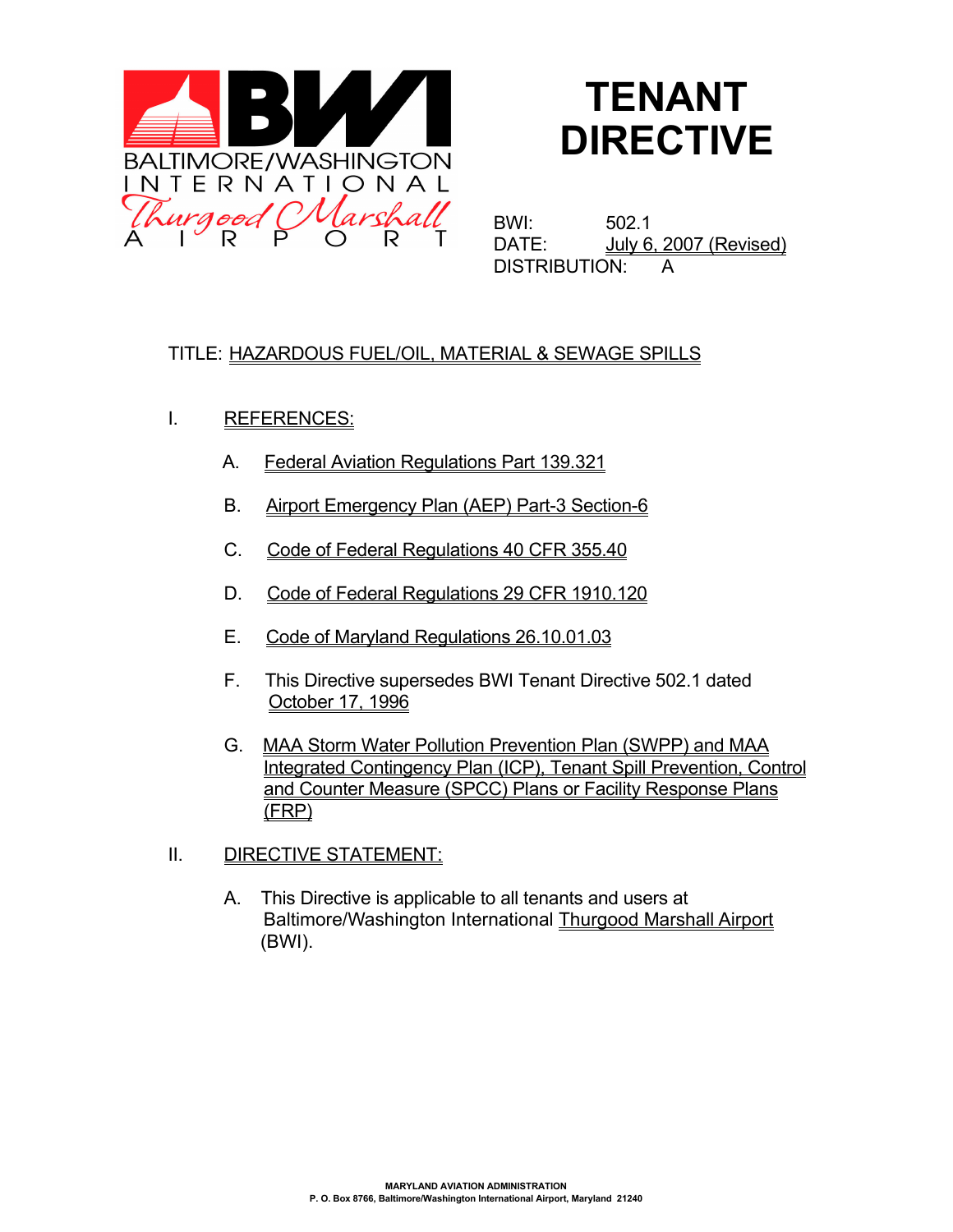BWI Tenant Directive 502.1 Page 2 of 6

- B. This Directive establishes general procedures for the following:
	- 1. Hazardous Substance and Material Spills Initial Reporting **Responsibilities**
	- 2. Tenant & User Responsibilities
	- 3. Maryland Aviation Administration (MAA) Responsibilities
	- 4. Aviation Fuel Spill Procedures within the Air Operations Area
	- 5. Sewage Spill Procedures within the Air Operations Area
	- 6. General Procedures for Other Hazardous Releases and Spills
	- 7. Fuel/Oil Spill Reporting Responsibilities
	- 8. Tenant/Agency Charges
- C. The BWI Fire & Rescue Department will provide emergency response to all hazardous material releases/spills.
- D. The MAA will provide support services on a charge-back basis as indicated in the Procedures Section.
- E. Airport tenants and users are responsible for all containment, decontamination, disposal, and reporting activities for hazardous substance and material spills/situations they create.
- F. Airport tenants and users are responsible for the activities and actions of their employees and contractors.
- G. Airport tenants are responsible for initiating evacuation procedures in accordance with MAA Directive 105.0.1 (attached).
- III. HAZARDOUS SUBSTANCES AND MATERIALS SPILLS REPORTING RESPONSIBILITIES:

All releases of hazardous substances and materials shall be reported immediately to the Airport's Consolidated Dispatch Center (CDC) at **410-859-7222** so the appropriate equipment and personnel can be dispatched to investigate and take mitigating action.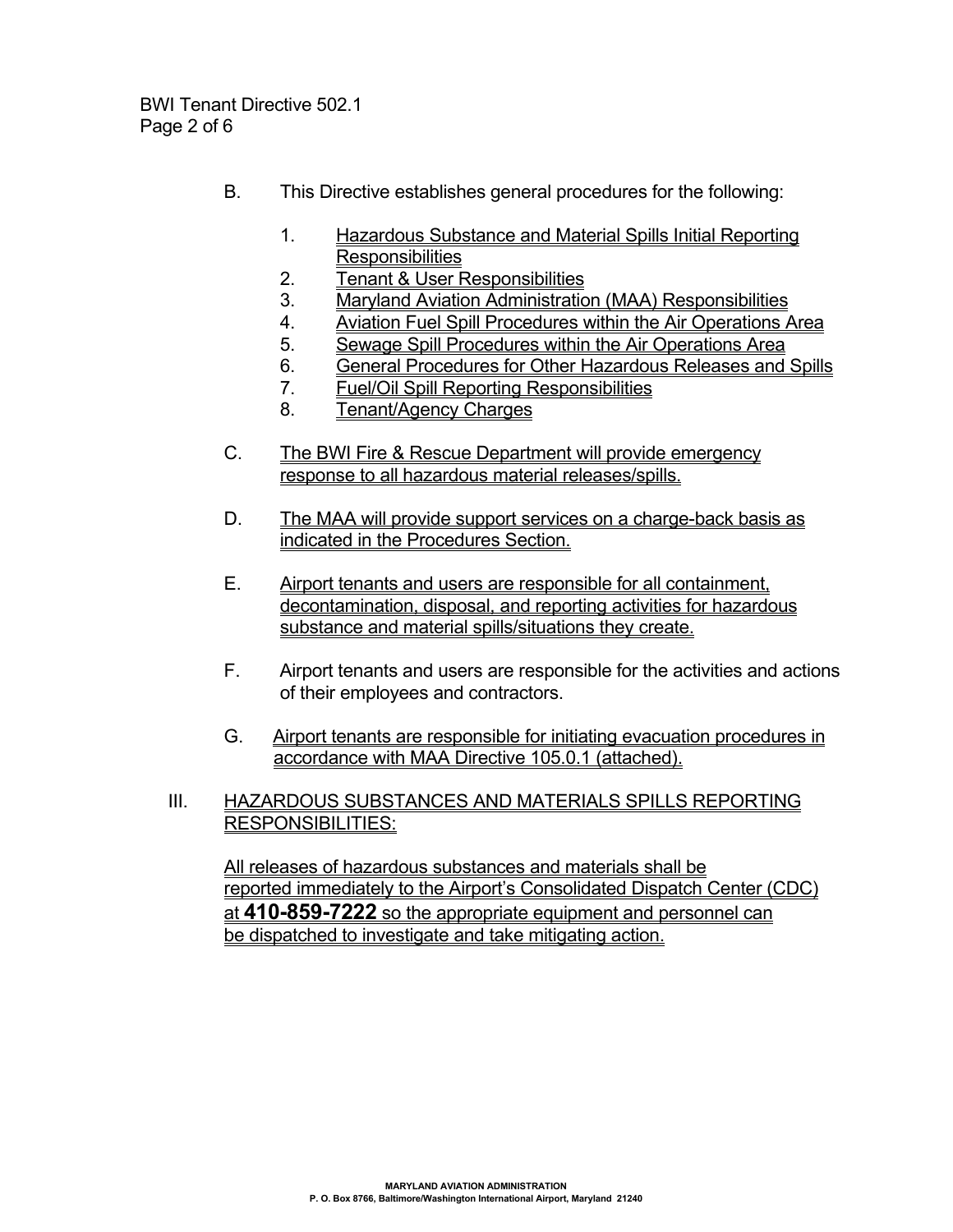BWI Tenant Directive 502.1 Page 3 of 6

## IV. TENANT & USER RESPONSIBILITIES:

- A. All tenants and users whose activities involve fuel/oil and/or hazardous materials shall:
	- 1. Furnish the Airport Operations Center with a list of names of responsible persons and their business and non-work telephone numbers to contact for a fuel spill or hazardous material situation.
	- 2. If properly trained and equipped in accordance with 29 CFR 1910.120 and the situation does not present an immediate threat to life and the environment, contain, collect, and dispose of the spilled material or obtain a commercial organization capable of providing effective mediation.
	- 3. If not properly trained and equipped or the situation is beyond the tenant's capabilities, obtain a commercial organization licensed in the State of Maryland to perform the containment, remediation/decontamination following the direction from the appropriate MAA section (BWI Fire & Rescue Department, Airport Operations, Airport Maintenance, or Environmental Compliance).
	- 4. All materials used to clean-up, and contain the spill shall be placed in approved containers, identified, and then disposed of properly by a licensed commercial organization as identified in the paragraph above.

#### V. MARYLAND AVIATION ADMINISTRATION RESPONSIBILITIES:

- A. Upon receipt of a Hazmat spill, notify the CDC. The CDC will dispatch the appropriate MAA personnel and equipment to the scene of a hazardous substance and material spill.
- B. Fire/Rescue

Determine if an immediate threat to life, safety, or the environment exists and take appropriate mitigation actions which may include evacuating all personnel from the area, shutting down operations, identification of hazardous material, blanketing, diking, damming, diverting, plugging and patching, etc.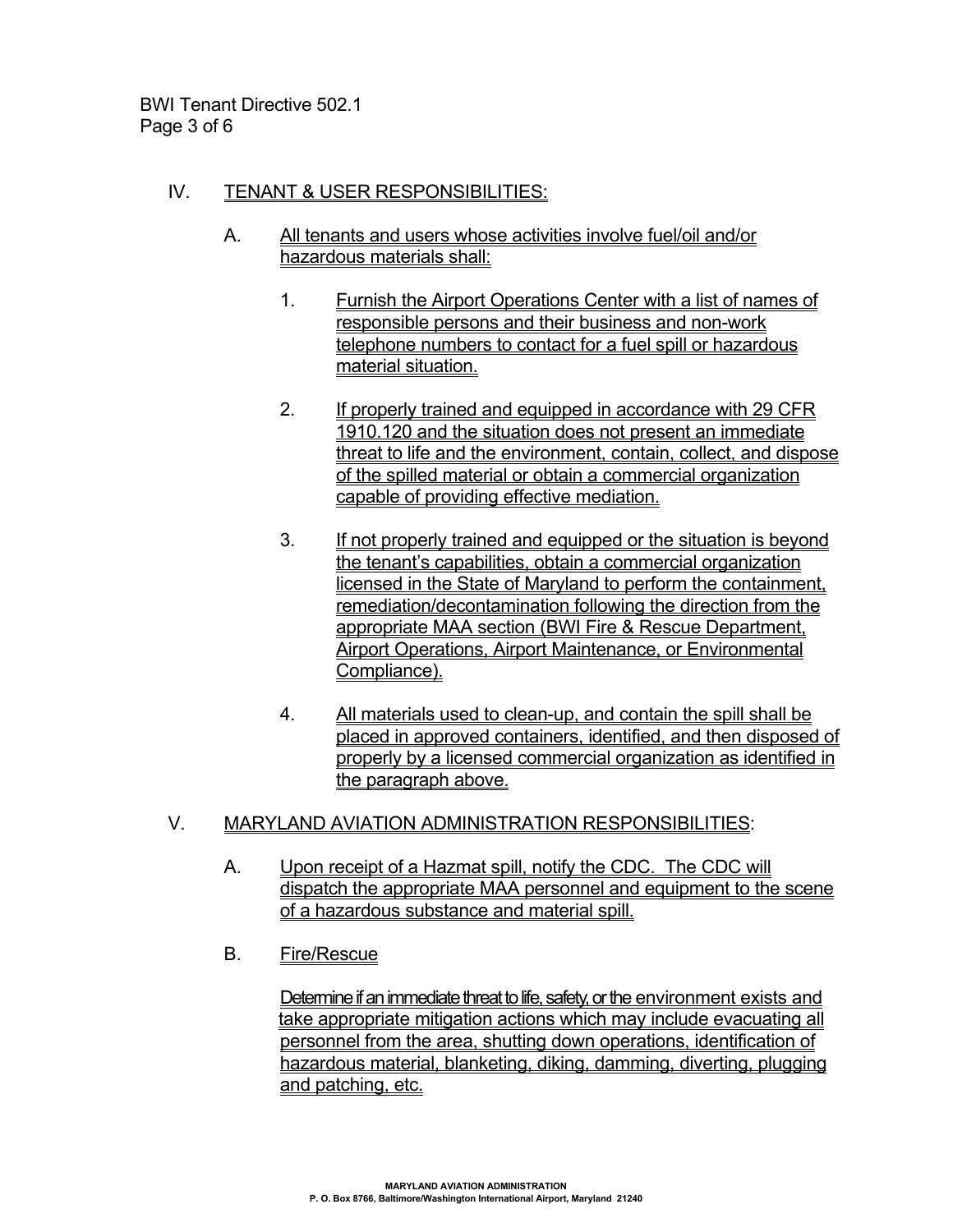BWI Tenant Directive 502.1 Page 4 of 6

C*.* Maintenance

Provide heavy equipment, technical support, sand/dirt, barricades, etc. as requested from the appropriate MAA lead personnel.

- D. Airport Operations
	- 1. Coordinate the activities and requirements as directed by the appropriate MAA personnel and make notifications in accordance with the Airport Emergency Plan (AEP).
	- 2. Determine that the area involved has been returned to satisfactory condition at the completion of cleanup activities.
	- 3. Make notification to a commercial spill contractor for additional assistance if the tenant/agency responsible for the spill fails to call or does not call in a timely manner. The Airport Operations Manager will notify the tenant/agency manager of this action.
- E. Airport Police

Assist in evacuation activities, provide escort service from outside assistance, monitor entry/exit area, and maintain a security perimeter.

- VI. AVIATION FUEL SPILL PROCEDURES WITHIN THE AIR OPERATIONS AREA:
	- A. Immediately contact the Consolidated Dispatch Center at 410-859-7222, and advise size of spill, type of fuel involved, and cause of spill.
	- B. Stop the flow of fuel if possible and only if it can be done safely.
	- C. Place fire extinguishers upwind of the spill.
	- D. Clear the area of personnel.
	- E. If the spill is under the wing or fuselage of an occupied aircraft, evacuate the aircraft into the terminal through the loading walkway or bridge.
	- F. Notify appropriate company personnel.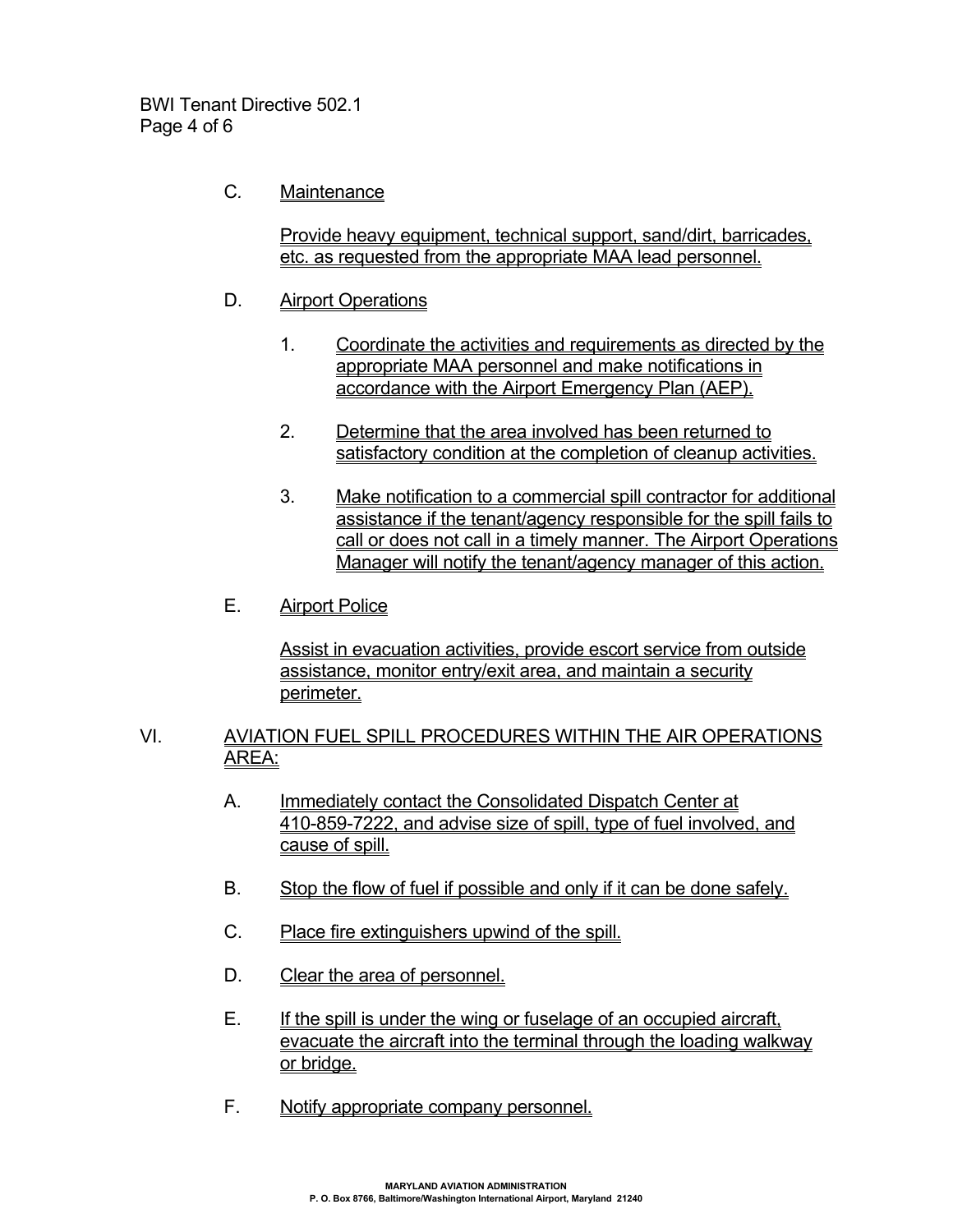BWI Tenant Directive 502.1 Page 5 of 6

- G. Do not move the fuel truck.
- H. Do not start or turn off any equipment, including ground power units. If a ground vehicle engine is running, leave it running. If an engine is shut off, do not start it. Ignition of the spill is more likely to occur from engines backfiring from start-up or shut-down procedures.
- I. If you have the proper training, equipment, and absorbent material, you may start to clean up the spill before the Airport Fire & Rescue Department arrives. Do not under any circumstances place personnel in the spilled fuel. Always work from the outside perimeter in. If you have been trained in the proper use of a portable fire extinguisher, stand-by upwind in the event of ignition and evacuate all personnel and traffic from the area.
- J. The Airport Fire & Rescue Department has the proper equipment and training to deal with the situation safely. Follow the instructions of the Fire & Rescue Department for fuel spill clean-up procedures after they arrive.
- K. Prevent fuel from flowing into storm drain if possible.

## VII. SEWAGE SPILL PROCEDURES WITHIN THE AIR OPERATIONS AREA:

- A. All releases of hazardous substances and materials shall be reported immediately to the Airport Operations Center at 410-859-7018 so the appropriate equipment and personnel can be dispatched to investigate and take mitigating action, if required.
- B. The tenant/agency responsible for the spill shall provide personnel and equipment for cleanup, or call in a licensed commercial organization to clean up the spill and dispose of spilled materials.
- C. The area shall be decontaminated after all cleaning operations are complete. No sewage spills will be flushed so as to contaminate storm drains, surface waters, or streams.
- VIII. HAZARDOUS SUBSTANCES AND MATERIAL SPILLS POST REPORTING RESPONSIBILITIES:

 **NOTE:** This section is only applicable for fuel/oil spills. Sewage must also be reported if it enters a storm drain.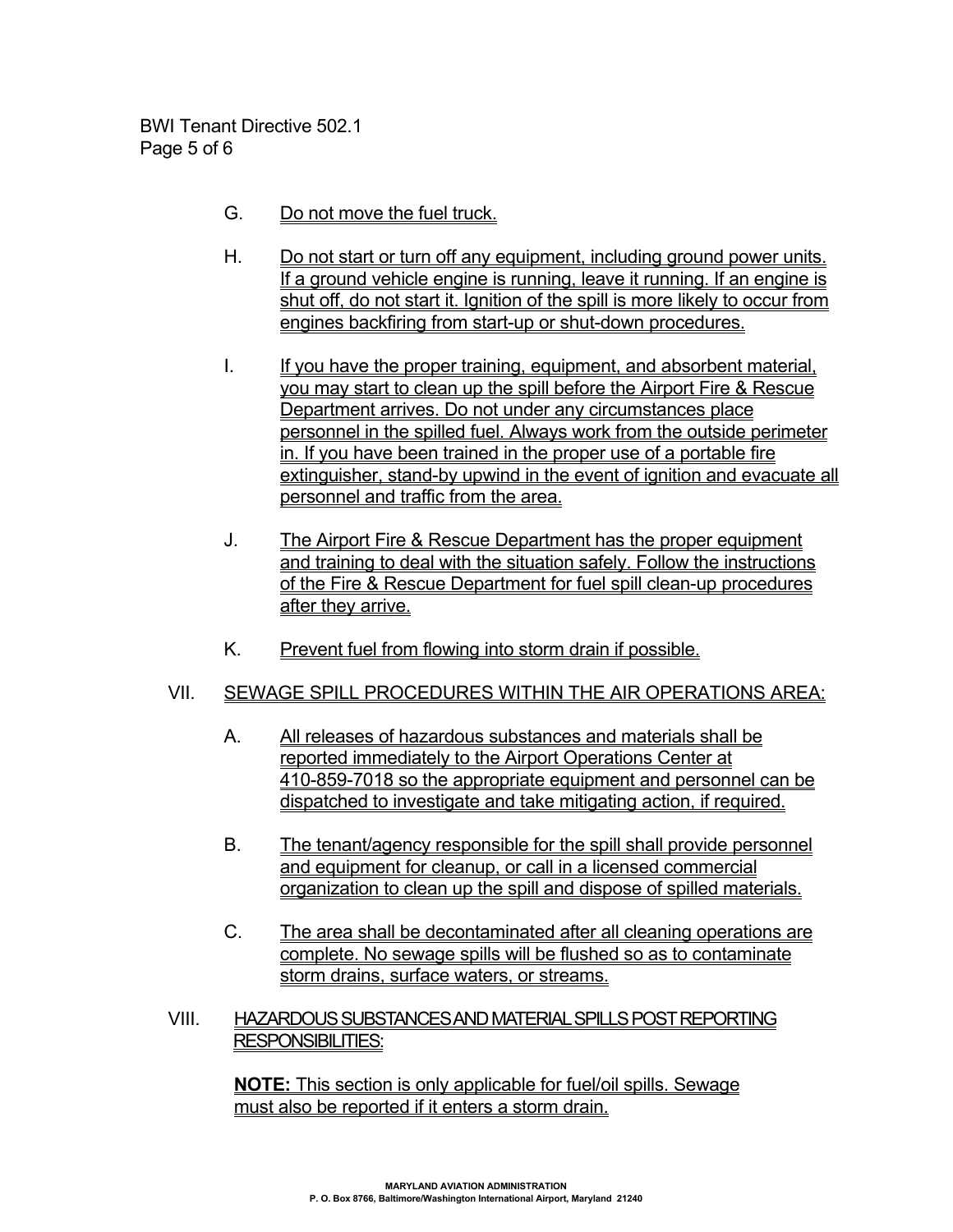BWI Tenant Directive 502.1 Page 6 of 6

- A. The Code of Maryland Regulations (COMAR 26.10.01.03) requires that spills must be reported verbally to the Maryland Department of the Environment (MDE) by the tenant or user responsible for the spill. To assure compliance with Maryland law, tenants and users must adhere to the following reporting requirements:
	- 1. Notify MDE by phone within two hours of the spill. The MDE 24-hour phone number is 1-866-633-4686. Information to be provided shall consist of the time of discharge, location of discharge, type of facility or vehicle involved, and type and quantity of fuel/oil and/or hazardous material spilled.
	- 2. Send a report of the spill to MDE at the address indicated at the top of the reporting form within 10 working days after removal and remediation work has been completed. The report can be found at: **[http://www.mde.state.md.us/assets/document/emergency/mdespil](http://www.mde.state.md.us/assets/document/emergency/mdespillreport.pdf) [lreport.pdf](http://www.mde.state.md.us/assets/document/emergency/mdespillreport.pdf)**
	- 3. Any fuel/hazardous materials/sanitary spill that enters a storm drain is considered to have entered waters of the state and must be reported within two hours even if a pollution control device is attached to the storm drain (i.e. oil/water separator).

## IX. TENANT/AGENCY CHARGES:

- A. The tenant/agency will be charged the MAA standard rates and fees plus a 50 percent administrative fee for all equipment and materials that MAA may provide to contain the spill.
- B. Should the MAA request the use of a commercial organization and/or the MDE, because the tenant/agency has not promptly and appropriately controlled or rectified conditions constituting an emergency or a hazard, the tenant agency will be charged for the use of these outside services.

## **ELECTRONIC COPY ORIGINAL ON FILE IN AIRPORT OPERATIONS**

 $\overline{\phantom{a}}$  , which is a set of the set of the set of the set of the set of the set of the set of the set of the set of the set of the set of the set of the set of the set of the set of the set of the set of the set of th Stephen D. Sheehan, A.A.E. Deputy Executive Director